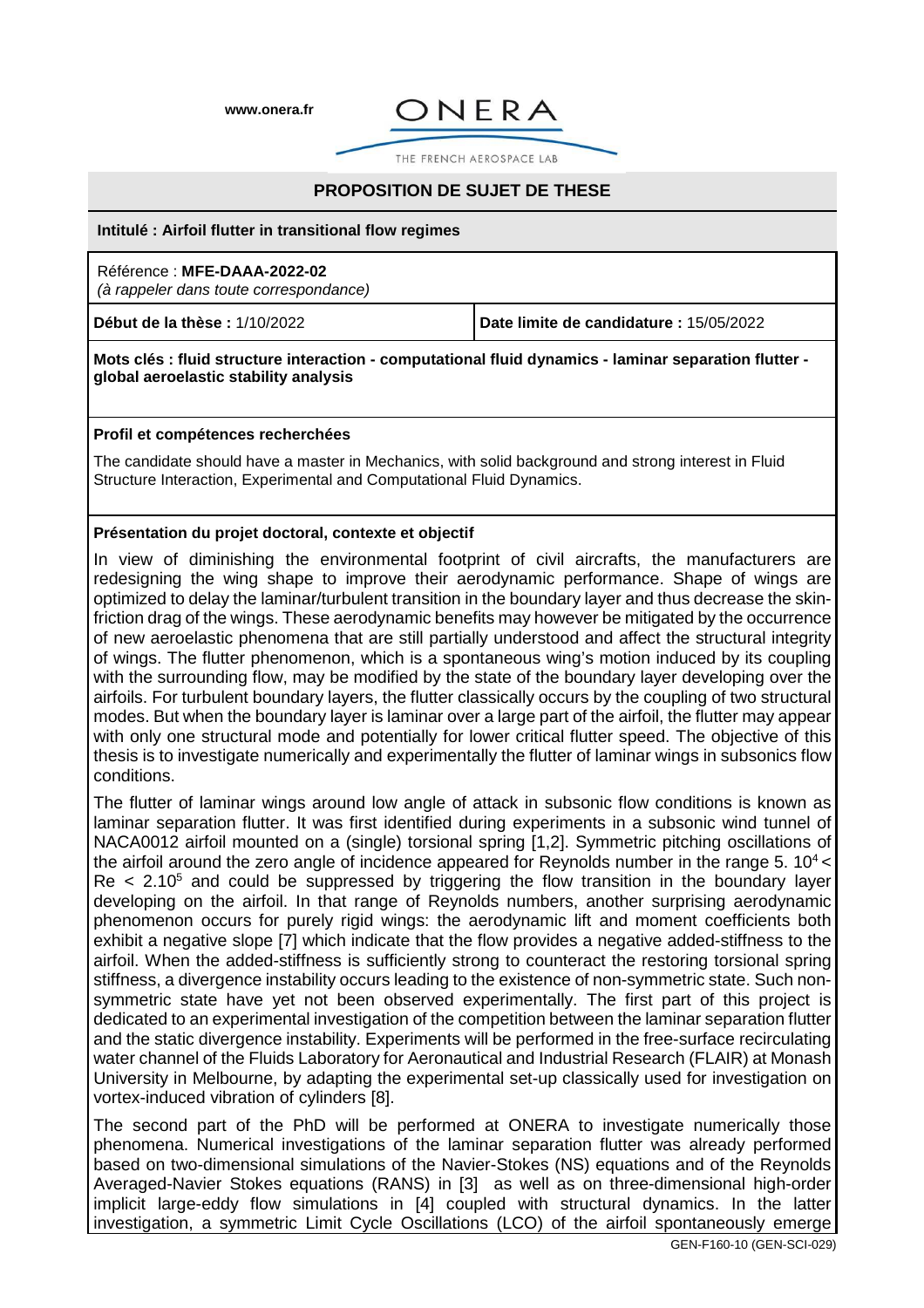without any external distrubances for moderate Reynols numbers  $Re < 10<sup>5</sup>$ . For the higher Reynolds number  $Re = 2.10<sup>5</sup>$ , a symmetric Limit Cycle Oscillations was also observed only if trigerred by a large external disturbance (of the angle of attack, for instance). The oscillations of the airfoils around non-zero angle of attack as never reported.

More recently, the onset of these LCOs were investigated based on linear fluid-structure stability analysis performed around mean flows [5]. These mean flows are obtained by averaging in time as well as in the spanwise direction the unsteady flow computed by Direct Numerical Simulations for a fixed airfoil. Results for the angle of attack 0° showed that a zero-frequency mode (corresponding to a divergent instability) was unstable unlike the flutter mode that remains stable for all values of Reynolds number. This linear result cannot explain the Limit Cycle Oscillation observed in both experiments and simulations. Despite that discrepancy, it was shown in [5] that an external disturbance of the angle of attack can trigger the Limit Cycle Oscillatino of the airfoil for certain values of Reynolds numbers. More recently, the results of linear stability analysis was systemically reproduced [6] based on various flow models for computing the mean flow: two-dimensional or three-dimensional simulations of the Navier-Stokes equations as well as simulations of the Reynolds-Averaged Navier-Stokes equations supplemented with a transition model. In all cases, a divergence instability was obtained, showing that it is robust ot the flow model. Moreover, its existence suggests the existence a quasi-static equilibrium at a non-zero angle of attack for which the aerodynamic moment and the restoring elastic spring would balance. This scenario for the onset of LCO was explored in a recent PhD thesis performed at ONERA. Direct Numerical Simulations of the flow around rigid airfoils were performed for various angles of attack in the range  $[0^\circ, 2^\circ]$ . They showed that the time-averaged aerodynamic moment coefficient has a negative slope at angle of attack below 1° in agreement with experimental results [7]. Secondly, a fluidstructure stability analysis was then performed for mean-flows at non-zero angle of attack (using the spring stiffness value corresponding to the static equilibrium) but results did not indicate the destabilization of the flutter mode. Therefore, we revisited the linearization the governing fluidstructure equations around the mean flow and observed that the classical FSI mean flow analysis neglects the effect of the Reynolds stress tensor. In particular, by including into the linear stability analysis the variation of the Reynolds stress tensor with the angle of attack, we could obtain the destabilization of the flutter mode. This **new fluid-structure stability analysis**, based on the apriori knowledge of the mean flow and Reynolds stress tensor, suggests that a closed form of the governing equation is crucial for explaining such phenomenon. The Reynolds Averaged Navier Stokes equations supplemented with turbulence and transition models form a closed aeroynamic flow model. But they poorly predict the flow for such low Reynolds number and angles of attack. In the second part of the project, we will improve the turbulence and transition models based on dataassimilation method [9] using the experimental data obtained during the first part of the PhD. This improved aerodynamic flow model will then be used for a parametric investigation aiming at establishing different scenari of laminar separation flutter. They will also be compared with those obtained experimentally.



**Context of the PhD work:** This PhD project is funded thanks to a starting collaboration between ONERA and Swinburne University of Technology. The successful candidate will spent -18 months in Melbourne (Australia) at Swinburne University of Technology and Monash University -18 months in Meudon (France) at the Departement of Aerodynamics, Aeroelasticity and Acoustics of ONERA.